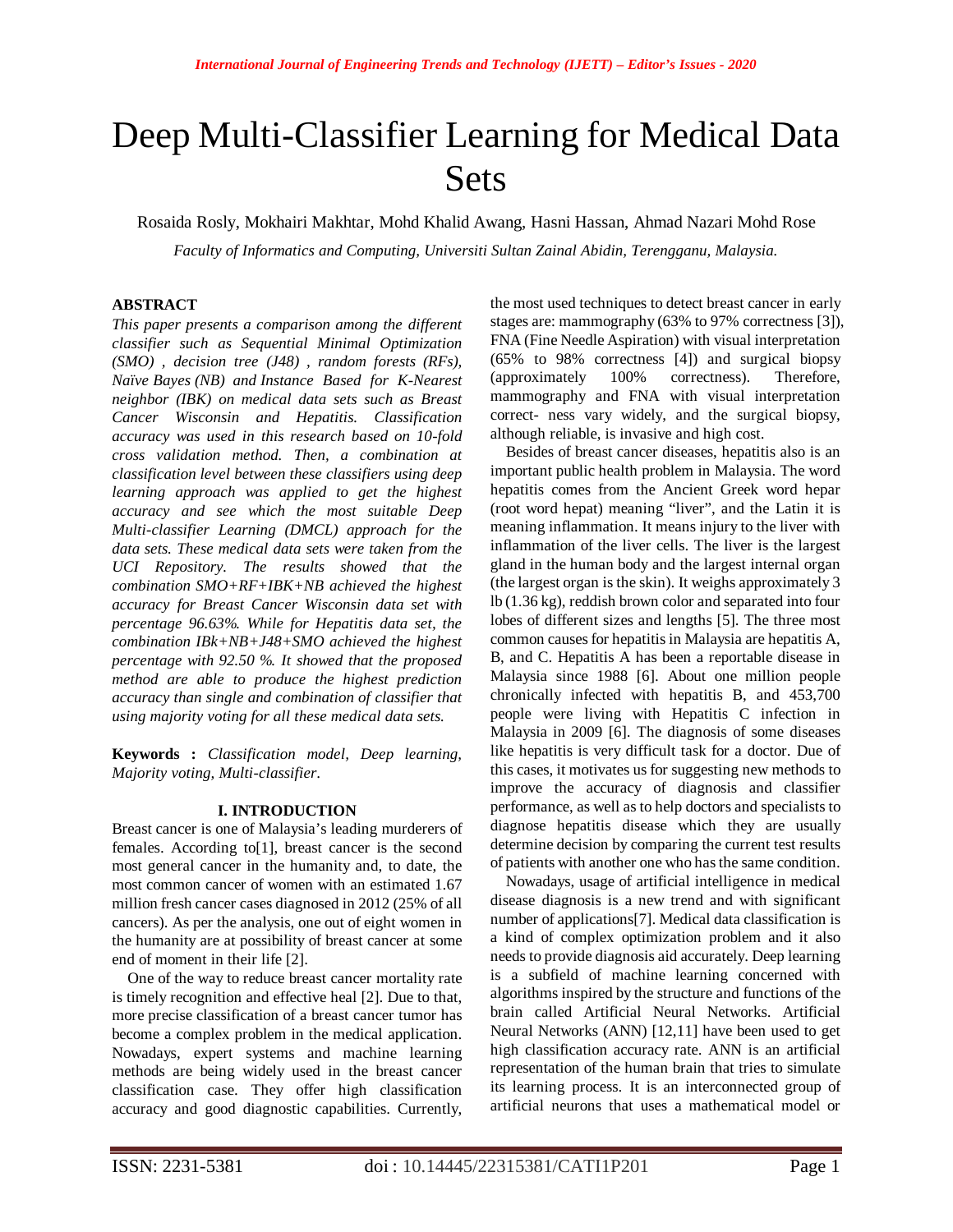computational model for information processing based on connectionist approach to computation [9]. Deep learning is the development of ANN that has more layers. With more layers, it can recognize the process with more complex.

Deep learning means the employ of a deep neural network model [10]. The vital computational unit in a neural network is the neuron. It is a theory stimulated by the study of the human brain. It takes multiple signals as inputs, combines them linearly using weights, and then passes the combined signals through nonlinear operations to produce output signals [10]. It is a machine learning method that learns (features and tasks) directly from data. This data can include images, text, or sounds. The features of deep learning are covers the main architecture (fully connected, convolutional, and recurrent), flexible and fast prototyping, and compile to run on GPU. The approach that commonly applied to implement deep learning are graphical method (multilayer representation)[11] and graphical model (belief network, neural network, hidden markov) [12].

In this paper, the implementation of multi-classifier based on deep learning approach is proposed. Multi-classifier method is aggregation of predictions of multiple classifiers with the goal of improving accuracy. Previous researches have showed that combining the predictions from different classifiers can be an effective strategy to improve classification performance[13]. In [14], the fusion of different classifiers to classify the breast cancer dataset achieved the highest accuracy with percentage of 93.98%. Multi-classifier method leads to improved accuracy compared to a single classification or regression model [15].In [16], they proved that multi-classifier approach is better than single classifier for predicting the toxic class of chemical compounds. They applied three performance measures such as Accuracy, False Negative Rate and False Positive Rate which produce better quality prediction models. Using multi-classifier approaches can achieve better accuracy than the single ones.

The structure of this paper is organized as follow: Section II explain about the multi-classifier method, followed by deep multi-classifier learning explained in Section III, Experiments in Section IV. Lastly, Section V concludes this paper.

## **II. MULTI-CLASSIFIER METHOD**

Multi-classifier methodology is used to build a predictive model by integrating multiple models. It is well-known that multi-classifier methods can be used for improving performance. Fig.1 depicts the diagram flow of multi-classifier system.



**Fig.1**. Block Diagram of Multi-classifier System [17]

Researchers from different disciplines such as statistics and artificial intelligence have considered the use of multi-classifier methodology [18]. Multi-classifier methods for supervised machine learning have become popular due to their ability to accurately predict class labels of simple and lightweight "base learners" groups. Researchers from various disciplines such as statistics, pattern recognition and machine learning have seriously explored the use of multi-classifier methodology [19]. Multi-classifier method leads to improved accuracy compared to a single classification or regression model [15]. Tao, Weihua, Haobin, & Zun (2011) also stated that classifiers multi-classifier can effectively improve classification performance than a single classifier. The implementation of multi-classifier mapping techniques showed higher accuracy than any single model, where the yields of numerous models are combined [20]. Multi-classifier models use a combination of several hypotheses, which tend to cancel out overfitting errors [21]. In [22], multi-classifier classifiers were always found to outperform single decision tree classifier in having greater accuracies and smaller predicting errors when applied to a pancreatic cancer proteomic dataset. Other applications of multi-classifier are used in data quality assessment sensor, shellfish farm closure prediction and cause identification, handwriting recognition, benthic habitat mapping, dealing with missing sensor data and algae growth prediction [23,24,25].

### **III. DEEP MULTI-CLASSIFIER LEARNING (DMCL)**

The proposed deep multi-classifier learning model (DMCL) is presented by Fig. 2. There are four processes that involved in this model such as data pre-processing, feature selection, classification by single ones, and combination of classifier based deep learning approach.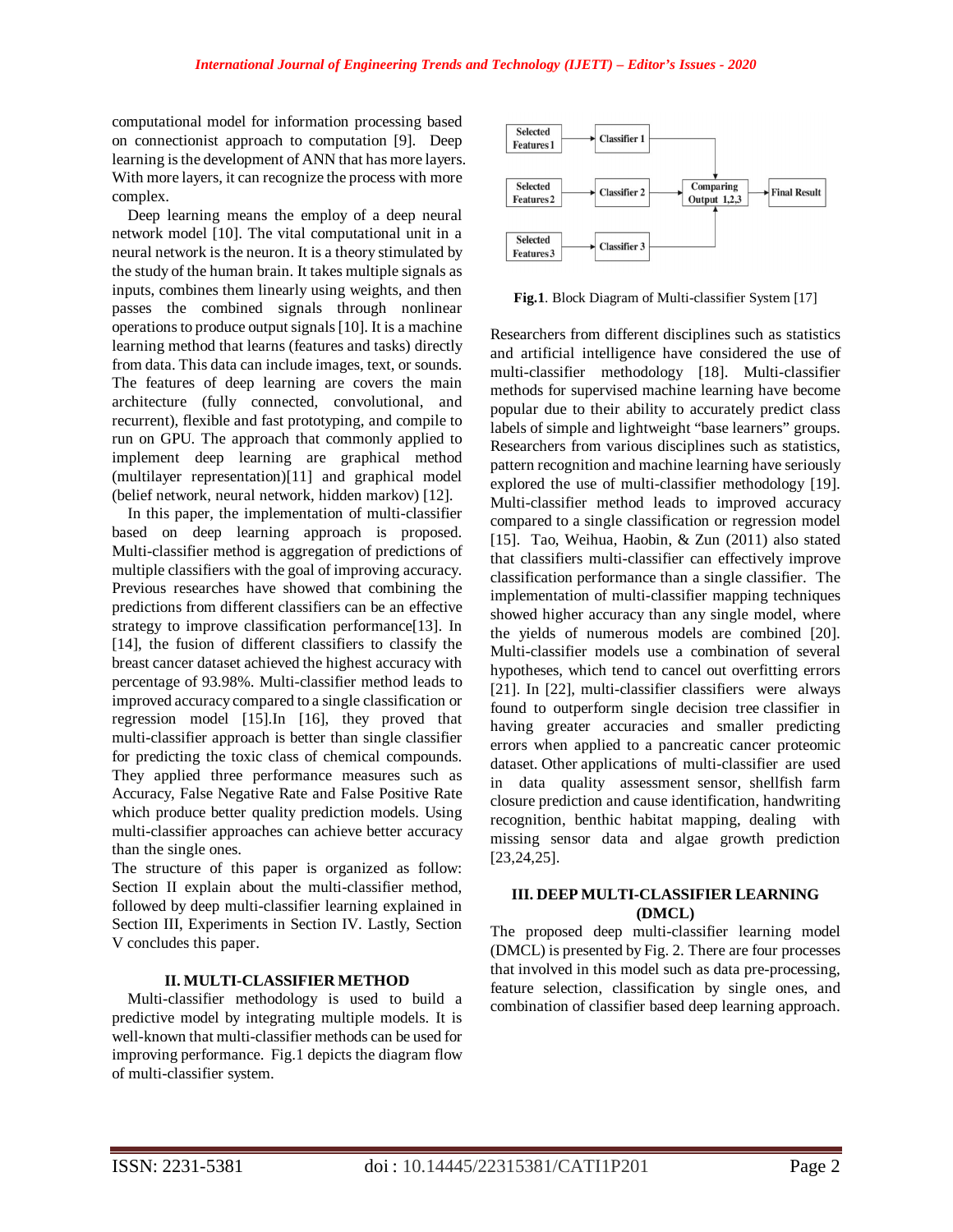

**Fig.2**.The Proposed of DMCL Models

#### *A. Data-Pre-processing*

The classification of data set starts with pre-processing data. Considering the dataset adopted, the pre-processing will focus on manage the missing attributes, the unbalanced data and the number of features used to train the classifier. The data will be prepared and filtered to improve the quality of data and at the same time, clear the noise of data. It started with handling of missing values, discretization of numeric attributes and selection of attribute subsets. In handling the missing values, the instances with missing values will be deleting. In the first step of pre-processing, all instances with missing values were deleted.

These data sets hold integer attributes, so Weka tools cannot support this format. Thus, the shifting of integer attributes to numeric attributes was applied in the discretization task.

## *B. Feature Selection*

The next step, a feature selection process, is implemented on the Breast Cancer Wisconsin dataset. It displayed the number of attributes used to train the classifiers. It tends to increase the classification accuracy by eliminating noise features while irrelevant features are ignored. The benefits of using feature

selection are firstly, it enables the machine learning algorithm to train faster, second, it reduces the complexity of a model and makes it easier to interpret, third, it improves the accuracy of a model if the right subset is chosen and lastly it reduces overfitting. By using the classification approach, the different classifiers are used.

## *C. Classification by Single Classifier*

Firstly, classification is performed using single base classifier. The classifier model is built using 10-fold cross validation method. It will divide into 10 folds. It is a popular method because it is simple to understand and because it generally results in a less biased or less optimistic estimate of the model skill than other methods, such as a simple train/test split. Then, the training data is load into Weka. Using supplied test set through Weka, the testing data will be loaded which it predicts the class of a set of instances, and the result of accuracy prediction for each folds are achieved. Then, this model is used for measurement for the next stage.

## *D. Deep Multi-Classifier Method (DMCL)*

In this stage, the output of different classifiers will be combined and deep neural network approach will be applied. In ensemble combination classification task, the prediction class result will be combine from the highest 2 classifiers in accuracy and then the 3rd, then 4th and so on until the accuracy decreases then stops. In deep learning program, classifiers act as attributes class or input nodes. It will be started with combining two input nodes (classifiers) which got the highest accuracy on single classification, followed by choosing the combination that achieves the highest accuracy and then combine with other input nodes. From two input nodes, three input nodes are derived and so on. The input nodes in this stage refer to the number of classifiers used in combination process. Repeat the same process until the latest level of combination and pick the highest accuracy. Then, the combination of input nodes will be analyzed using deep neural network program. Shown in Fig.3 is a description for DMCL.

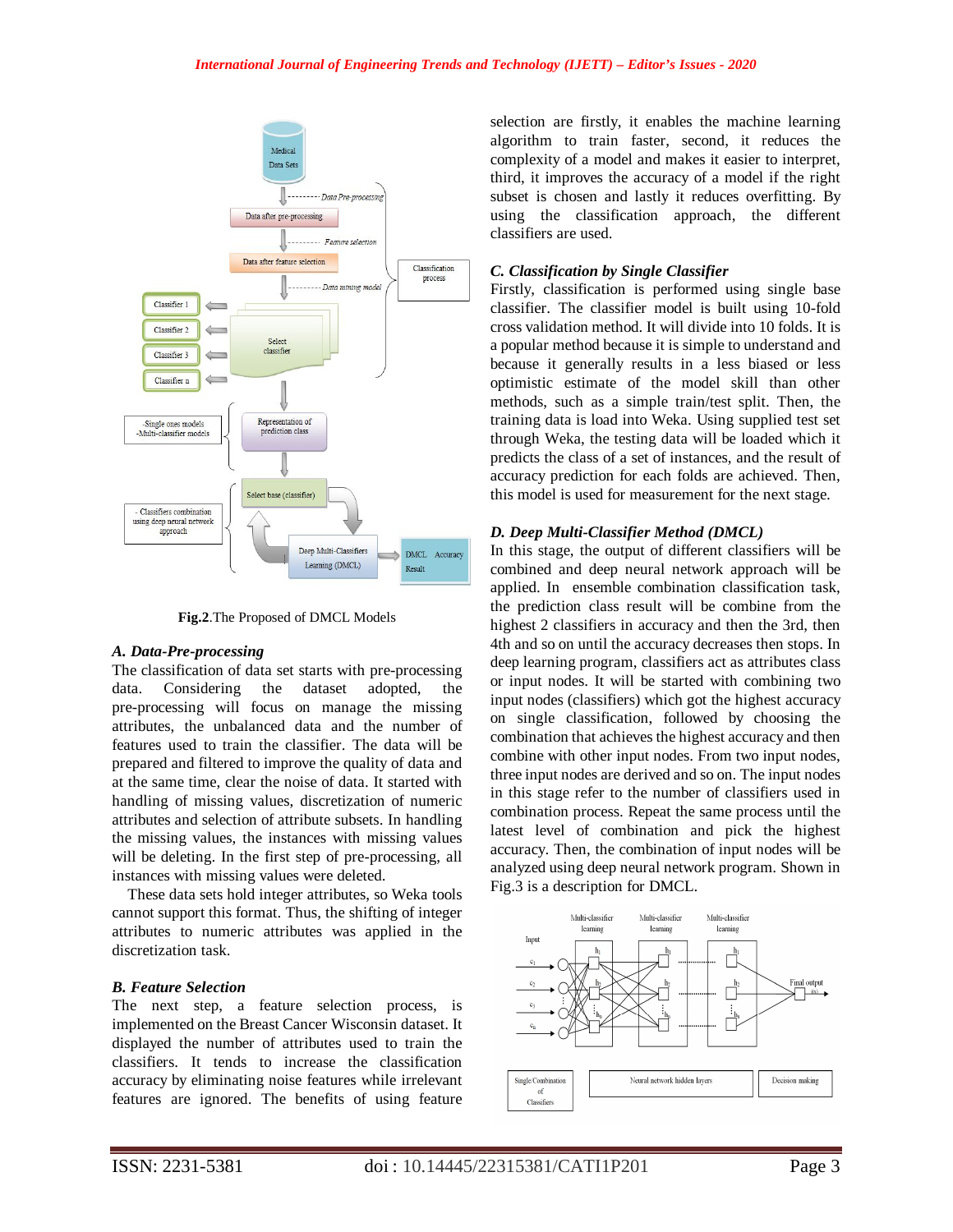### **Fig.3**. Description for DMCL

To classify the classes, four-layer neural network will be used. The input layer of the network contains five neurons/nodes which represent the attributes (classifiers) of samples in the new data set. In the hidden layers, some experiment with different numbers of nodes in each layer is done for better classification performance. The output layer of the network contains one neuron which output was 0 or 1.

The step in implement deep learning neural network in Keras (framework for deep learning) are as below:

- i. Load data
	- In this research, Breast Cancer Wisconsin and Hepatitis data set will be used. This is a standard machine learning dataset from the UCI Machine Learning repository. It describes patient medical record data for Breast Cancer Wisconsin and Hepatitis.
	- As such, it is a binary classification problem (onset of Breast Cancer Wisconsin as 1 or not as 0). The input variables that describe each patient are numerical and nominal. The class input (benign, malignant) is in nominal then converted to numerical input to makes it easy to use directly with neural networks that expect numerical input and output values.
- ii. Define model



**Fig.4**. Neural Network Diagram

 Fig.4 shown the example of simple neural network diagram. Models in Keras act as a sequence of layers. The sequential model is created and layers added one at a time. The first thing to get right is to make sure the input layer has the correct number of inputs. This can be particular when building the first layer with the input\_dim argument and setting it to 2 for the 2 input variables as an example. There are heuristics that can be use and often the greatest network structure is initiate through a procedure of trial and error experimentation. In this research, a fully-connected network structure with four layers will be applied.

- Fully connected layers are defined using the Dense class. The number of neurons in the layer are specifies as the first argument, the initialization method as the second argument as init and specify the activation function using the activation argument. Init is the initialization of Stochastic Gradient Decent. In Neural Network weights will be assigning to each mode which is nothing but importance of that node. At the time of initialization, weights should be close to 0 and will randomly initialize weights using uniform function.
- In this situation, the network weights will be set to a small random number generated from a uniform distribution ('uniform'), in this case between 0 and 0.05 because that is the default uniform weight initialization in Keras. Another traditional way would be 'normal' for small random numbers generated from a Gaussian distribution.
- Here the rectifier (relu) activation function and tanh activation function in hidden layer and Sigmoid activation function in output layer as want binary result from output layer are used. It used to be the case that sigmoid and tanh activation functions were preferred for all layers. These days, better performance is achieved using the relu activation function. Sigmoid are used on the output layer to ensure the network output is between 0 and 1 and easy to map to either a probability of class 1 or snap to a hard classification of either class with a default threshold of 0.5. All together will be portion by adding each layer.
- Neuron applies activation function to weighted sum(summation of Wi  $*$  Xi where w is weight, X is input variable and i is suffix of W and X). The closer the activation function value to 1 the more activated is the neuron and the more neuron passes the signal. Which activation function should be used is critical task. Table I are descriptions of deep neural network architecture layer for this research.

|  |  |  |  |  |  |  | <b>Table I</b> Description of deep neural network architecture layer |  |
|--|--|--|--|--|--|--|----------------------------------------------------------------------|--|
|--|--|--|--|--|--|--|----------------------------------------------------------------------|--|

| ie i Beschiption of deep hearaf herwork aremitecture fuyer |                     |             |                |            |  |  |
|------------------------------------------------------------|---------------------|-------------|----------------|------------|--|--|
|                                                            | Num. of input nodes | Layer       | <b>Neurons</b> | Activation |  |  |
|                                                            | (classifiers)       |             | /nodes         | function   |  |  |
|                                                            | $\overline{2}$      | $1st$ layer | 8              | Relu       |  |  |
|                                                            |                     | $2nd$ layer | 6              | Relu       |  |  |
|                                                            |                     | $3rd$ layer | 4              | Tanh       |  |  |
|                                                            |                     | $4th$ layer |                | Sigmoid    |  |  |
|                                                            | 3                   | $1st$ layer | 8              | Relu       |  |  |
|                                                            |                     | $2nd$ layer | 6              | Relu       |  |  |
|                                                            |                     | $3rd$ layer | 4              | Tanh       |  |  |
|                                                            |                     | $4th$ layer |                | Sigmoid    |  |  |
|                                                            |                     |             |                |            |  |  |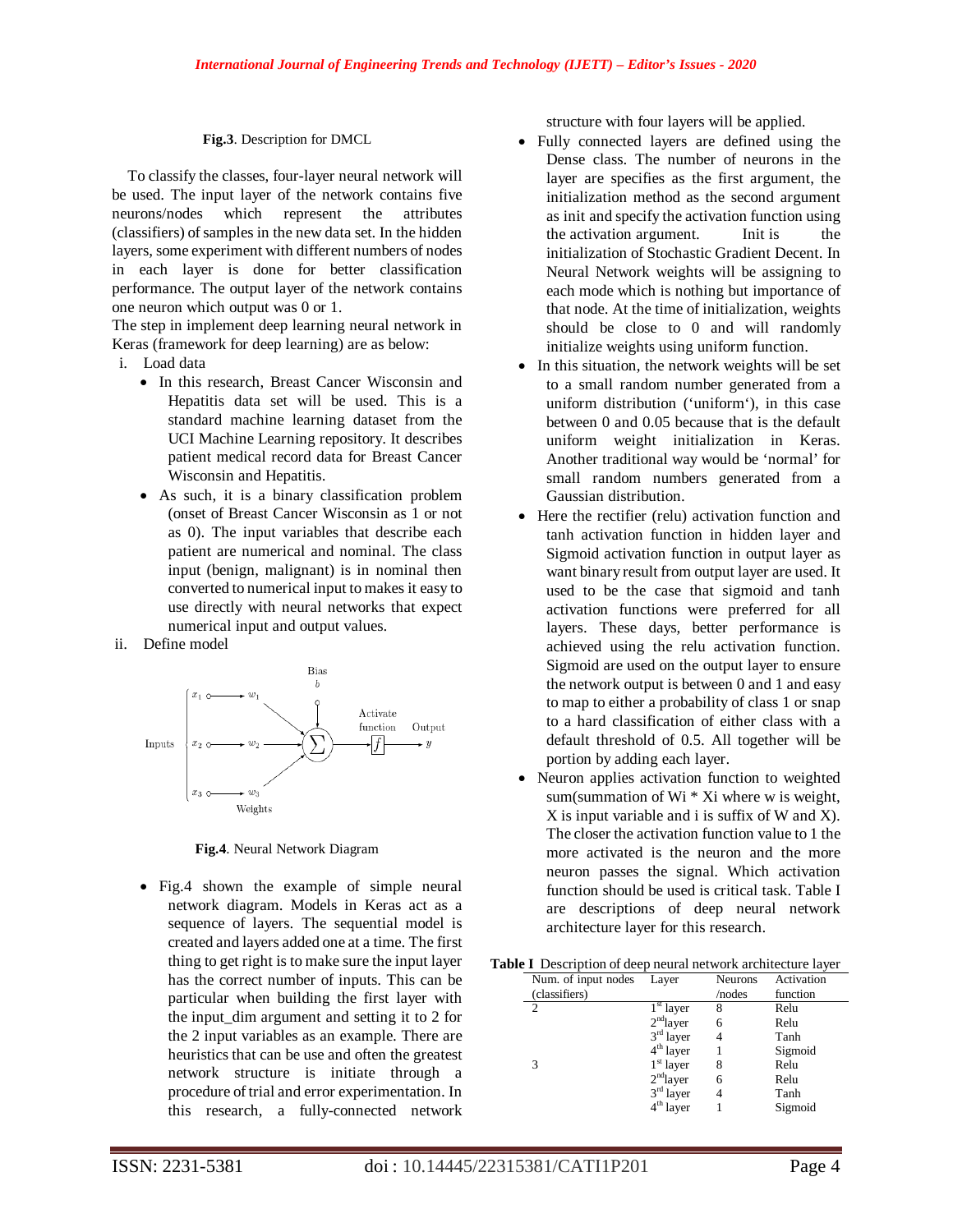| $1st$ layer | Relu    |
|-------------|---------|
| $2nd$ layer | Relu    |
| $3rd$ layer | Tanh    |
| $4th$ layer | Sigmoid |

Table I shown the details number of neuron/nodes and activation function that are used for each layer. Three types of activation function are used in this layer which are rectified linear unit (relu), tanh and sigmoid.

- iii. Compile model
	- Compiling the model uses the efficient numerical libraries under the covers (the so-called backend) TensorFlow. The backend automatically pick up the best alternative to represent the network for training and making predictions to run on hardware, like as CPU or GPU or even distributed.
	- When compiling, some additional properties are specify such as specify the loss function to apply to examine a set of weights, the optimizer used to seek through dissimilar weights for the network and optional metrics to assemble and report during training in searching the greatest set of weights to make predictions for this problem.
	- In this case, first argument is Optimizer to find optimal set of weights which will optimize weights in turn making out neural network more powerful. This algorithm is Stochastic Gradient descent(SGD). Among several types of SGD algorithm the one which use is 'Adam'. SGD depends on loss thus second parameter is loss. Since out dependent variable is binary, logarithmic loss function called 'binary\_crossentropy' will be used. In improving the performance of neural network based on accuracy so add metrics as accuracy.
- iv. Fit model
	- Now it is time to execute the model on some data. The model and loaded data are train using the fit() function on the model.
	- Batch size is used to specify the number of observation after want to update weight. Epoch is nothing but the total number of iterations. Choosing the value of batch size and epoch is trial and error there is no specific rule for that. Then the test set result is predicting. The prediction result will give the probability of class distribution. The probability will be converted into binary 0 and 1.
- v. Evaluate model
	- The model will be evaluate on training dataset using the evaluate() function where pass it the

same input and output used to train the model. This will make a prediction for each input and output pair and collect scores, plus the average loss and accuracy.

- Apart from calculate the accuracy, some basic classification evaluation techniques are done in this research such as:
	- -The confusion matrix, which breakdown of predictions into a table showing correct predictions and the types of incorrect predictions made. Ideally, the numbers will be see in the diagonal, which mean that all predictions were correct.
	- Precision is a measure of a classifier's exactness. The higher the precision, the more accurate the classifier.
	- Recall or known as sensitivity (true positive rate) is a measure of a classifier's completeness. The higher the recall, the more cases the classifier covers.
	- -The F1 Score or F-score is a weighted average of precision and recall.

The Kappa or Cohen's kappa is the classification accuracy normalized by the imbalance of the classes in the data.

## **IV. EXPERIMENTS**

The data set is based on the data taken from the UCI Repository of Machine Learning Databases. Table II shows the total of instances after removal of instances with missing values and selected features for each Medical Data Sets.

| Data Set      |        | Total            | of | <b>Selected Features</b> |
|---------------|--------|------------------|----|--------------------------|
|               |        | <b>Instances</b> |    |                          |
| <b>Breast</b> | Cancer | 683              |    | Clump Thickness          |
| Wisconsin     |        |                  |    | Uniformity of Cell Size  |
|               |        |                  |    | Uniformity of Cell Shape |
|               |        |                  |    | <b>Marginal Adhesion</b> |
|               |        |                  |    | Single Epithelial Cell   |
|               |        |                  |    | Size                     |
|               |        |                  |    | <b>Bare Nuclei</b>       |
|               |        |                  |    | <b>Bland Chromatin</b>   |
|               |        |                  |    | Normal Nucleoli          |
|               |        |                  |    | <b>Mitoses</b>           |
|               |        |                  |    | Class                    |
| Hepatitis     |        | 80               |    | Sex                      |
|               |        |                  |    | Anorexia                 |
|               |        |                  |    | Ascites                  |
|               |        |                  |    | Liver Big                |
|               |        |                  |    | Albumin                  |
|               |        |                  |    | Protime                  |

To evaluate the proposed model, a number of experiments were performed. Table III shows the comparison of accuracies for the five classifiers used based on a 10-fold cross validation as a test method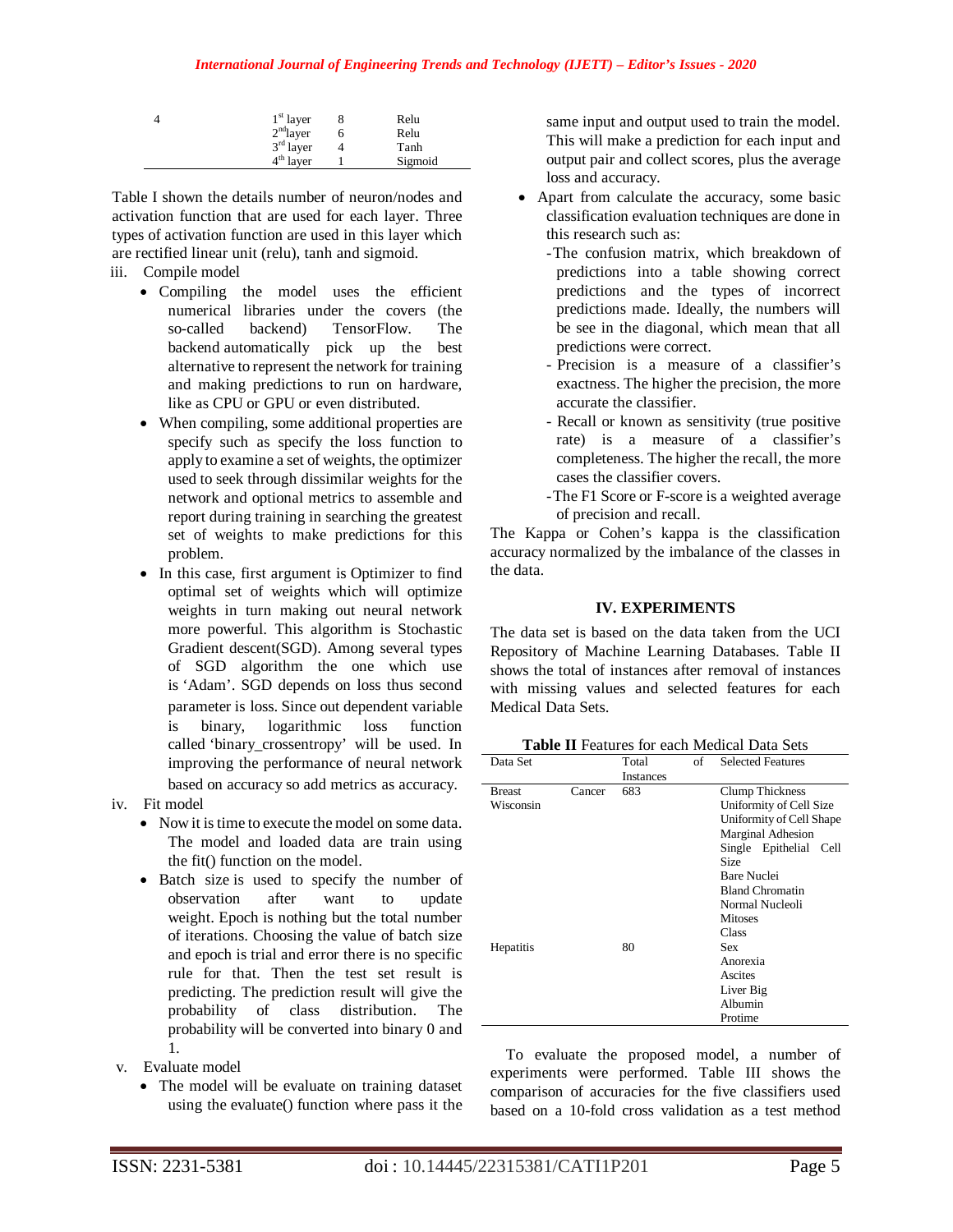namely SMO, J48, RF, NB, and IBk. Based on the results of the experiment as indicated in Table III, it demonstrates the prediction accuracy of the proposed single classification on different two Medical Data Sets which are Breast Cancer Wisconsin and Hepatitis. SMO classifier achieved the highest prediction accuracy in Breast Cancer Wisconsin (96.05%). While for Hepatitis, IBk achieved the highest prediction accuracy with 85.00%.

**Table III** Comparative Study of Single Classifier for Medical Data Sets

| Data Set /Classifier | <b>Breast Cancer Wisconsin</b> | <b>Hepatitis</b> |
|----------------------|--------------------------------|------------------|
| SMO                  | 96.05                          | 81.25            |
| J48                  | 93.86                          | 76.25            |
| RF                   | 95.77                          | 83.75            |
| NB                   | 95.61                          | 81.25            |
| IBk                  | 94.89                          | 85.00            |

In experimental results for DMCL method, in BCW data set, SMO as base input nodes was chosen because it has shown the highest accuracy (Refer Table III). While Hepatitis data set, IBk as base input nodes was chosen because it has shown the highest accuracy (Refer Table III). For BCW data set that use SMO as base input nodes have shown that the combination of SMO+RF+IBK+NB is superior to the other classifiers as the combination of input nodes that achieved the highest accuracy with percentage of 96.63%.

The obtained results are shown in Table IV. It shows the result of combination two input nodes, three input nodes and four input nodes that using deep learning approach. Apart of accuracy, the dataset also evaluate using the precision, recall, F1\_Score, and Cohen kappa score. From the test it indicated that combination SMO+RF+IBK+NB achieved the highest percentage with 96.63%.

**Table IV** Deep Multi-classifier Learning Prediction for BCW Data Set

| Input nodes    | Classifiers         | Precision (%) | Recall (%) | Score<br>$(\%)$<br>匸 | Cohen Kappa<br>$(\%)$<br>Score | Accuracy (%) |
|----------------|---------------------|---------------|------------|----------------------|--------------------------------|--------------|
| $\overline{2}$ | $SMO+RF$            | 0.93          | 0.97       | 0.95                 | 0.92                           | 96.49        |
|                | $SMO+NB$            | 0.93          | 0.95       | 0.94                 | 0.91                           | 96.05        |
|                | $SMO+IBk$           | 0.92          | 0.97       | 0.95                 | 0.92                           | 96.34        |
|                | $SMO+J48$           | 0.93          | 0.95       | 0.94                 | 0.91                           | 96.05        |
| 3              | $SMO+RF+IBk$        | 0.93          | 0.97       | 0.95                 | 0.92                           | 96.49        |
|                | $SMO+RF+NB$         | 0.93          | 0.97       | 0.95                 | 0.92                           | 96.49        |
|                | $SMO+RF+J48$        | 0.93          | 0.97       | 0.95                 | 0.92                           | 96.49        |
| 4              | $SMO+RF+IBk+N$<br>в | 0.93          | 0.97       | 0.95                 | 0.93                           | 96.63        |
|                | $SMO+RF+IBk+J4$     | 0.93          | 0.97       | 0.95                 | 0.92                           | 96.49        |

8

For experimental results in Hepatitis data set that use IBk as base input nodes have shown that the combination of IBk+NB+J48+SMO is superior to the other classifiers as the combination of input nodes that achieved the highest accuracy with percentage of 92.50%.

The obtained results are shown in Table 6.3. It shows the result of combination two input nodes, three input nodes and four input nodes that are using deep learning approach. Apart of accuracy, the dataset also evaluate using the precision, recall, F1\_Score, and Cohen kappa score. From the test it indicated that combination IBk+NB+J48+SMO achieved the highest percentage with 92.50 %.

**Table V** Deep Multi-classifier Learning Prediction for Hepatitis Data Set

| Input nodes    | Classifiers               | Precision (%) | $\mathscr{E}$<br>Recall | Score<br>$\infty$<br>司 | Cohen Kappa<br>$(\%)$<br>Score | Accuracy $(\%$ |
|----------------|---------------------------|---------------|-------------------------|------------------------|--------------------------------|----------------|
| $\overline{2}$ | $IBk+RF$                  | 0.59          | 0.77                    | 0.67                   | 0.59                           | 87.50          |
|                | IBk+SMO                   | 0.78          | 0.54                    | 0.64                   | 0.58                           | 90.00          |
|                | $IBk+NB$                  | 0.80          | 0.62                    | 0.70                   | 0.65                           | 91.25          |
|                | $IBk+J48$                 | 0.59          | 0.77                    | 0.67                   | 0.59                           | 87.50          |
| 3              | IBk+NB+SMO                | 0.80          | 0.62                    | 0.70                   | 0.65                           | 91.25          |
|                | $IBk+NB+RF$               | 0.80          | 0.62                    | 0.70                   | 0.65                           | 91.25          |
|                | $IBk+NB+J48$              | 0.80          | 0.62                    | 0.70                   | 0.65                           | 91.25          |
| 4              | IBk+NB+J48+<br><b>SMO</b> | 0.89          | 0.62                    | 0.73                   | 0.69                           | 92.50          |
|                | $IBk+NB+J48+R$<br>F       | 0.80          | 0.62                    | 0.70                   | 0.65                           | 91.25          |

Table VI shows the final result from all experimental method in this study. Based on these results, it can be concluded that the accuracy for all data sets improved and outperforms DMCL methods than single ones and multi-classifier method that using majority voting as combination method. This scenario shows that DMCL method is able to gain higher accuracy for the data sets.

**Table VI** Accuracy Comparison Medical Data Sets by Different of Method (Highest Accuracy)

| Single | Majority | DMCL  |  |  |  |  |
|--------|----------|-------|--|--|--|--|
| Ones   | Voting   | (% )  |  |  |  |  |
| $($ %) | (%)      |       |  |  |  |  |
| 96.05  | 96.49    | 96.63 |  |  |  |  |
| 85.00  | 86.25    | 92.50 |  |  |  |  |
|        |          |       |  |  |  |  |